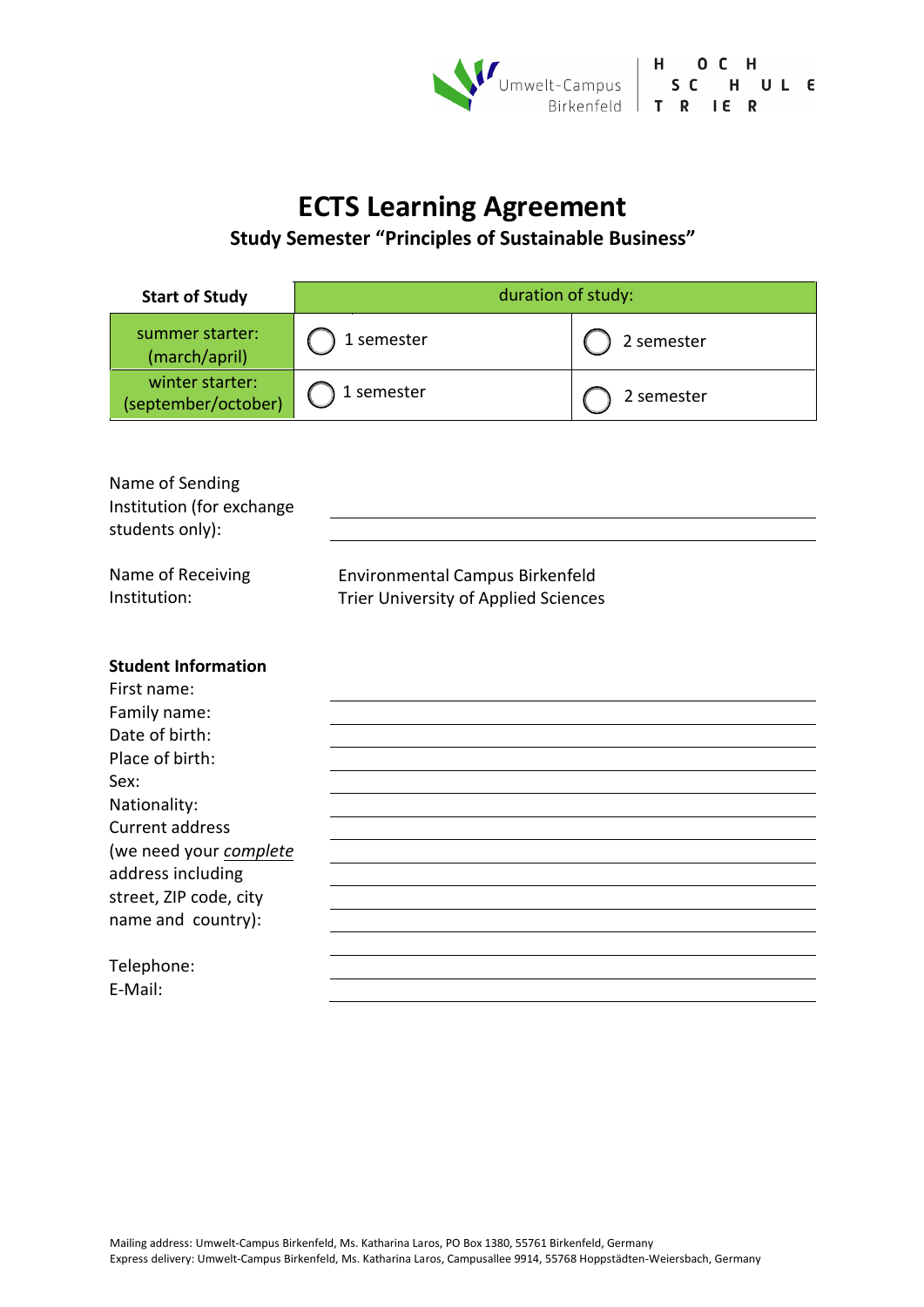

## **Details of the proposed Study Program abroad – please select your Modules (a maximum of 30 ECTS)**

| Title of Module (Winter Semester)                       | Selection | <b>ECTS</b> |
|---------------------------------------------------------|-----------|-------------|
|                                                         |           | credits     |
| Fundamentals of Sustainable Business & Circular Economy |           | 10 ECTS     |
| Management of Non-Governmental Organizations            | $\ast$    | 5 ECTS      |
| German Language and International Business Culture      |           | 5 ECTS      |
| <b>Ethics and Society</b>                               | 5 ECTS    |             |
| International Law and International Economic Policy     |           | 5 ECTS      |
| Sustainable Conflict Resolution                         |           | 5 ECTS      |

#### **\* Compulsory Modules = Total of 20 ECTS**

| Title of Module (Summer Semester)                        | Selection | <b>ECTS</b><br>credits |
|----------------------------------------------------------|-----------|------------------------|
| Fundamentals of Entrepreneurial Management               |           | 5 ECTS                 |
| Sustainable Digitalization                               | $\ast$    | 5 ECTS                 |
| Sustainable Development Goals                            |           | 5 ECTS                 |
| German Language and International Business Culture       |           | 5 ECTS                 |
| Sustainable Waste and Waste Water Treatment Technologies |           | 5 ECTS                 |
| <b>Cleaner Production and Operations Management</b>      |           | 5 ECTS                 |
| Sustainability and Law                                   |           | 5 ECTS                 |

### **\* Compulsory Modules = Total of 20 ECTS**

*The elective modules from the study semester program "International Business and Digital Transformation" are also selectable.*

| Student's signature: | Date: |
|----------------------|-------|
|                      |       |

#### **Sending Institution**

We confirm that this proposed program of study is approved.

| Signature                 | Signature                  | Date: |
|---------------------------|----------------------------|-------|
| Departmental coordinator: | Institutional coordinator: |       |